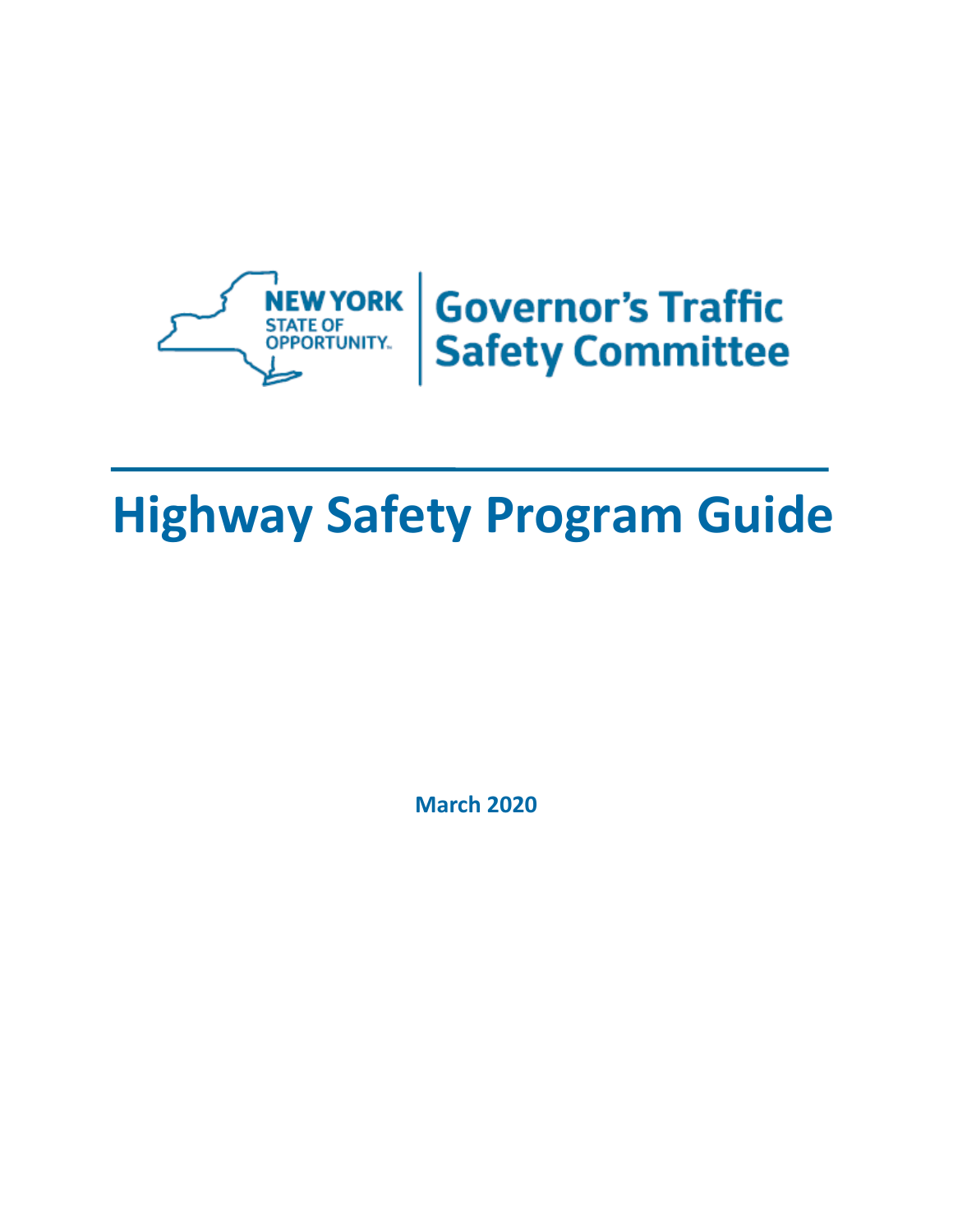## **Overview Local, State and Not-for-profit Agency Highway Safety Program Guide**

**A guide to applying for and managing local, state and not-for-profit agency highway safety grants from the New York State Governor's Traffic Safety Committee (GTSC). This information pertains to all GTSC grant programs. The structured grant programs of Child Passenger Safety (CPS), and Police Traffic Services (PTS) have additional reporting requirements and budget restrictions. Refer to those applications' budget guides and reporting schedules.**

#### **Grant Program Background**

The Federal Highway Safety Program is a grant program from the National Highway Traffic Safety Administration (NHTSA). It is intended to support state and local efforts to improve highway safety by providing start up or "seed" money for new programs directed at identified highway safety problems. In New York State, this grant program is administered by the Governor's Traffic Safety Committee. The GTSC's grant projects are funded for one year periods, based on the availability of federal funding and the performance of the grantee. Applications must be submitted each year before the May  $1<sup>st</sup>$  deadline.

**Eligible organizations** are state and local government agencies, and not-for-profit agencies. Not-for-profit agencies must be registered with the NYS Charity Bureau, pre-qualified with the NYS Grants Gateway and have valid proof of Workers' Compensation and Disability Insurance or proof of exemption. For-Profit agencies and individuals are not eligible, nor are applications to develop a product or provide a service for profit.

All applicants must apply in eGrants, GTSC's online grants management system, available at [https://trafficsafety.ny.gov/highway-safety-grant-program.](https://trafficsafety.ny.gov/highway-safety-grant-program) All grant applications from local agencies MUST be approved by the Chair of the County Traffic Safety Board. Contact your County Traffic Safety Board regarding the process for having your application endorsed.

#### **Highway Safety Grants - Guidelines & Required Elements**

The GTSC uses strategic planning to help determine the state's priority highway safety problems and to develop program strategies for addressing these problems. The results of this process are reported annually in the State's Highway Safety Strategic Plan (HSSP) which is prepared by the GTSC staff, based on input from the traffic safety community. State and local agencies and not-for-profit organizations can submit applications to receive funding for traffic safety projects directed at solving problems identified in the HSSP. The HSSP is published online at [http://www.trafficsafety.ny.gov.](http://www.safeny.ny.gov/) Agencies should use data to guide their problem identification and program development. Crash and ticket data are available online at [https://www.itsmr.org/TSSR.](https://www.itsmr.org/TSSR)

The GTSC has three grant programs. The structured programs of Child Passenger Safety (CPS) and Police Traffic Services (PTS) address specific statewide highway safety programs in a format prescribed by the GTSC and the NHTSA. In these structured applications, the GTSC has defined the problem area and the scope of the project activities that will be funded. The applications guide the applicant to provide some additional problem identification information. The budget requests are limited to certain items.

The General Highway Safety Grant Program for Local, State and Not-for-profit Agencies (HS) proposal is to be used by an applicant to address any highway safety issue in the HSSP. The applicant must prepare a grant application narrative that states the problem to be addressed by the grant project and provides supporting data. The grant narrative must address all of the elements outlined in this guide to writing a grant proposal. The budget should be justified, reasonable and only include allowable costs.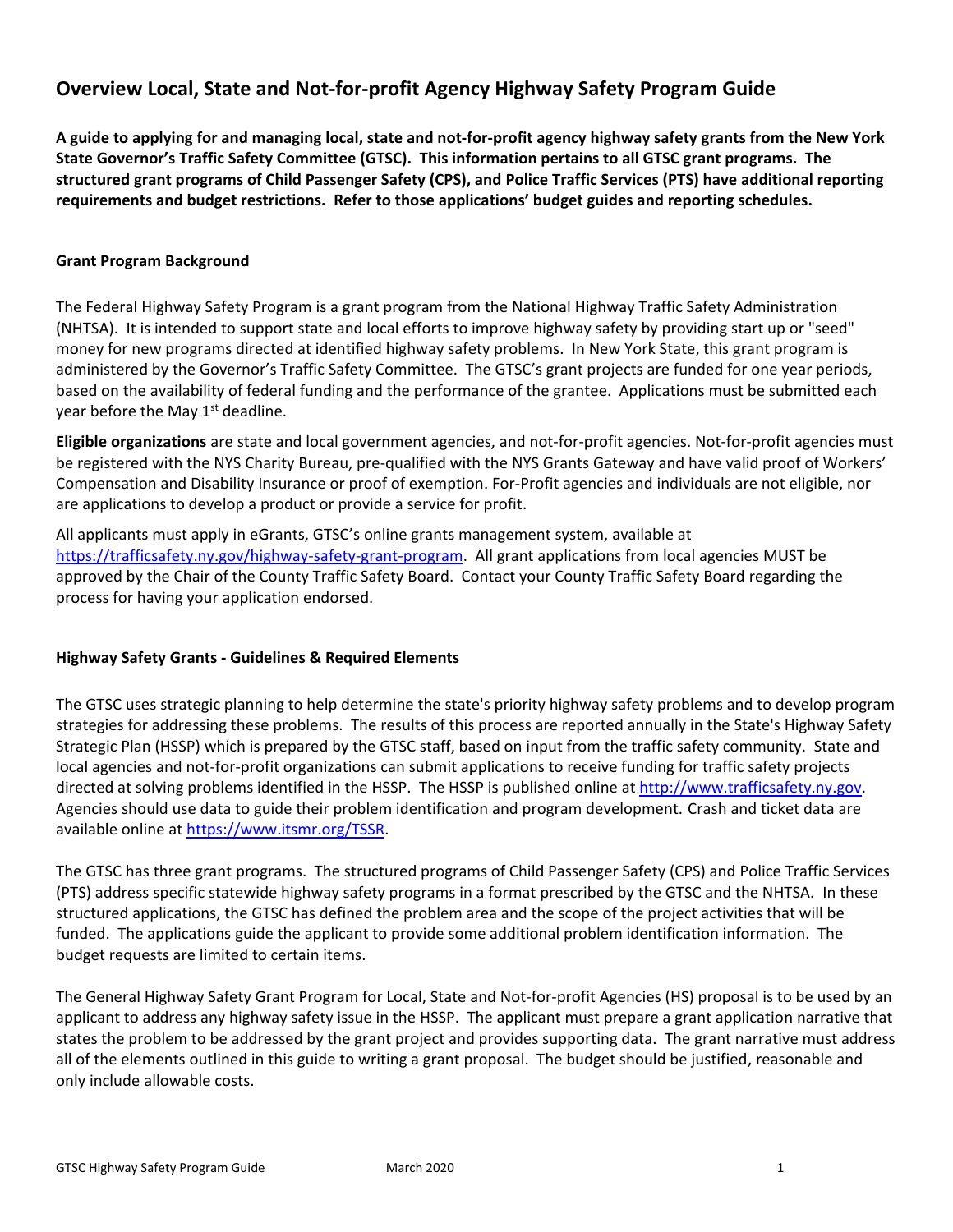## **Reference Guide to Writing a General Highway Safety Grant Proposal**

Use this guide when writing your grant proposal to develop an acceptable application. Applications will be reviewed based on completeness, potential impact, reasonableness of the budget request and the past performance of the applicant. All proposals must address a problem described in New York's Highway Safety Strategic Plan. The Highway Safety Strategic Plan and accident and ticket data are found on the GTSC website, [http://trafficsafety.ny.gov.](http://safeny.ny.gov/)

The grant application must have a narrative that addresses the following components:

- I. Problem Identification
- II. Proposed Solution
- III. Goal (with objectives)
- IV. Operational Plan (Work Plan)
- V. Evaluation Plan

#### **I. Problem Identification**

In narrative form, describe the problem(s) that you have identified in your community. The problem(s) you describe should be identified through an analysis and assessment of data and information related to highway safety in your community. The data used in identifying the problem(s) must be included to support your problem identification statement*.* 

#### **II. Proposed Solution**

Describe the solution to your highway safety problem. Explain what you intend to do and how it will impact your problem.

Provide specific and measurable action statements that indicate what you would like to accomplish by the end of your project period.

Provide a statement for each problem that you will be addressing in the project.

#### **III Goal**

Based on the problem(s) that you have identified and documented, state the goal and objectives of your project. Performance measures for monitoring and tracking progress toward your goal and each objective must be identified.

**Goal:** The goal of your project is the ultimate end result you hope to achieve over time. In highway safety programs, the ultimate goal is to reduce crashes, fatalities and injuries. The goal should be measurable; it should also be ambitious, but realistic. In stating the goal, include where you are starting from (baseline), the target you hope to reach, and a timeframe for achieving your goal. *(Examples: Reduce the number of pedestrians injured in crashes from 214 this year to 185 in three years. Reduce the number of fatal and personal injury crashes that are alcohol-related from 142 this year to 125 in three years.)*

**Objectives:** The objectives are the "action" steps you will take to achieve your goal and are related to the activities undertaken in your project. The objectives should also be specific, measurable, action-oriented, realistic, related to your problem and time bound*. (Examples: Conduct a traffic safety education outreach for senior citizens by September 30. Increase the number of tickets issued for speeding violations from 16,890 last year to 20,000 in this year. Increase the seat belt use rate from 85% last year to 90% next year).*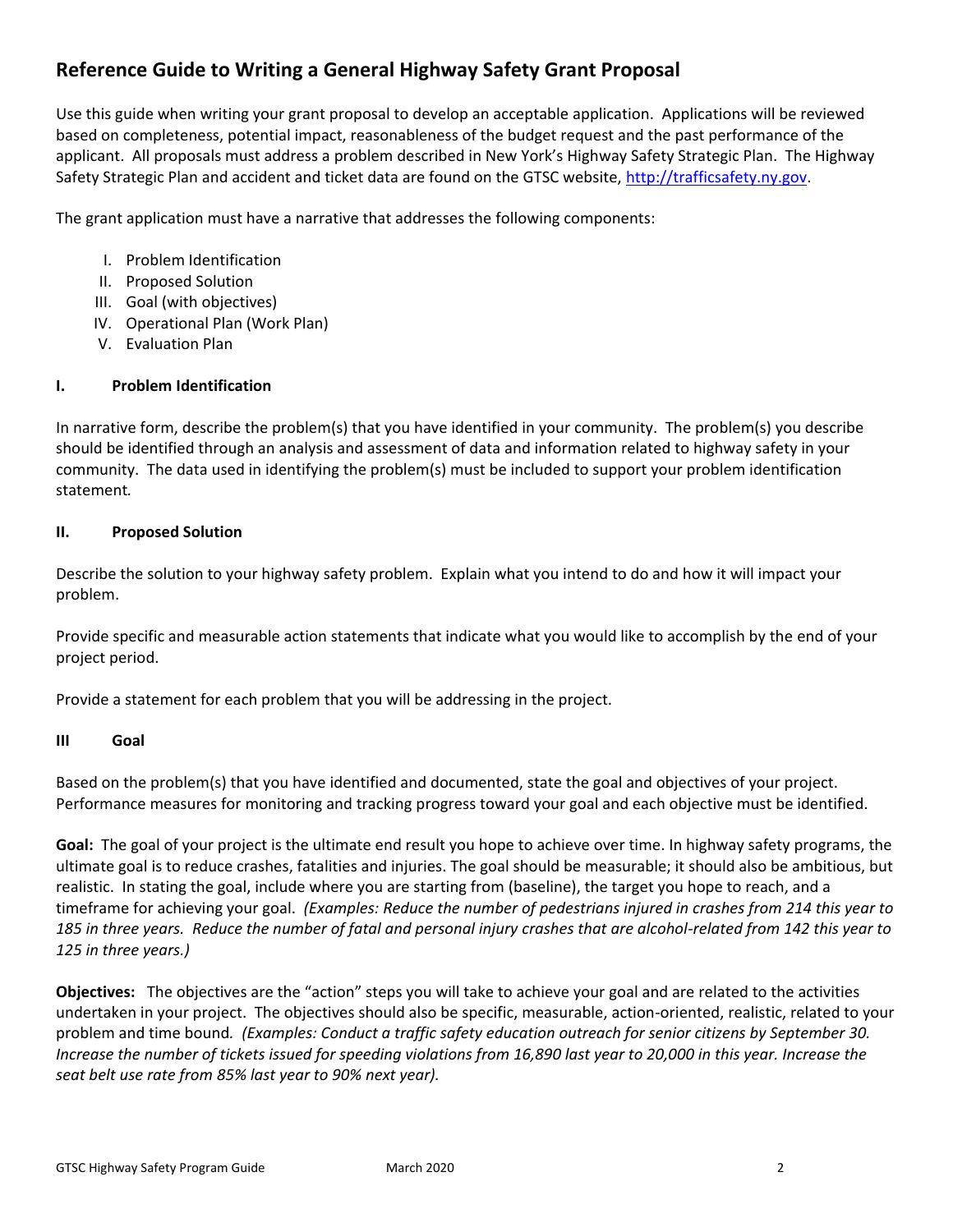Describe the strategies you will use to accomplish your program's objectives. For each strategy, describe the specific activities or tasks that will be undertaken. Identify measures that will be used to document the activities that are implemented; this information must be collected throughout the project. (*Examples: number of pedestrian safety presentations to senior citizen groups, number of brochures distributed, number of seat belt road checks conducted.)* To the extent possible, measures for assessing the effectiveness of your activities should also be identified. *(Examples: change in awareness/knowledge of pedestrian safety, change in seat belt use rate linked to project activity.)*

**Performance Measures:** A performance measure is a quantitative indicator that can be monitored over time and is directly related to a goal or objective. Identify the measures you will use to track progress toward the achievement of your goals and objectives. *(Examples: number of pedestrians injured in crashes, seat belt use rate, number of speeding tickets issued).* For each selected measure, indicate the source or how you will collect the data. *(Examples: Department of Motor Vehicles, observational surveys, police agency's tickets issued.)*

#### **IV. Operational Plan (Work Plan)**

Provide a detailed description of how your project will be organized, including such things as staffing, location, schedules and frequencies. What are the specific activities that you will be performing, how will you do them, when, how often and to whom will they be directed? Provide a description of major activities or events (by month or quarter).

Your operational plan should, in a few paragraphs:

- Describe the activities that you will conduct to address each problem
- Address the solutions for each problem
- Include the names, titles, and duties of those who will carry out the project

*Example: We will present a bicycle and pedestrian safety school assembly to every grammar school in our county (8 schools) during the school year. Our traffic safety coordinator will organize and present the assemblies and will use the materials we order through our grant budget.*

**Milestones:** Establish milestones for your project. Provide a chronological list of the major events, activities or tasks that will be performed and designate a start and completion date for each task.

#### **Tip:**

- Your Operation Plan will help you define the scope of your project, organize your resources, and provide direction and motivation to project participants.
- It will encourage long range planning throughout the project period.

#### **V. Evaluation**

To determine if the project will be doing what it is intended to do, describe how you will assess your project's accomplishments, achievements or shortcomings. The evaluation should focus on documenting your activities and linking these activities to the achievement of your objectives. Did you conduct the activities you planned? If you did, were the activities effective?

You will also want to determine whether there has been progress toward the ultimate goal of your project. Because of the time lag in receiving up-to-date crash data, it will not be possible to link your project activities with any change in your measure. Rather, you should review the current status of your measure to determine whether there has been a change (compared to the established baseline) and if the change is in the right direction.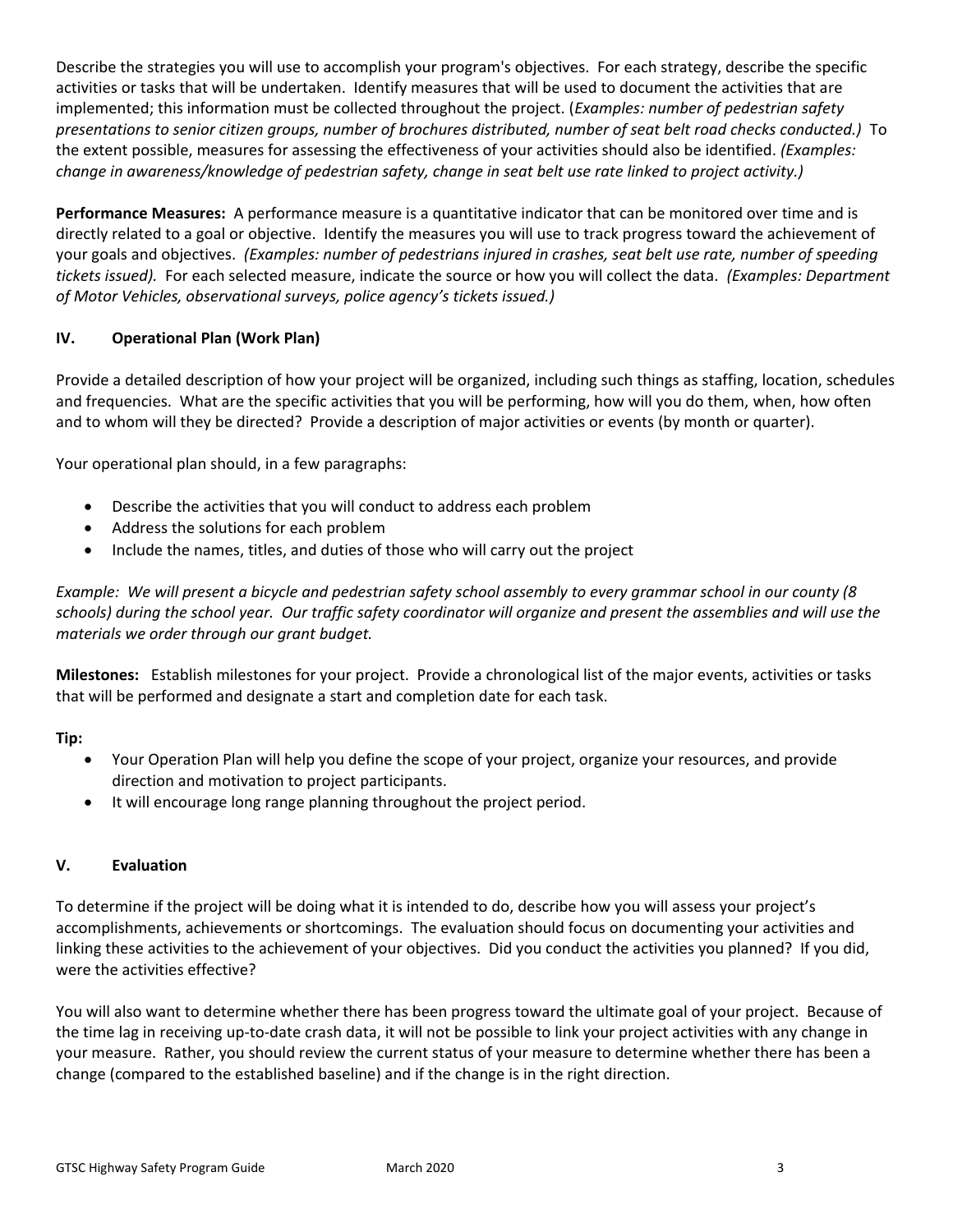#### **Conducting the Evaluation:**

Obtain or collect updated information/data for each of the performance measures related to your project activities, objectives, and goal. Establish a baseline for each measure.

Assess the implementation of your project by comparing the activities that were conducted with the activities that were planned. Include quantitative terms in describing your activities. *(Examples: number of presentations, number of participants, number of police officers, number of brochures distributed.)*

Evaluate the effectiveness of your activities by comparing the updated measure with the baseline measure related to each objective. Determine if each objective was "met", "unmet", or "exceeded". Look for linkages between your activities and your objectives.

Finally, assess whether there has been progress toward your goal by comparing the current status of the measure with the established baseline.

#### **Budget**

Be sure your request is reasonable and appropriate to the grant needs and follows the guidelines for allowable costs. When preparing a budget, keep in mind that federal guidelines permit the funding of some costs and specifically prohibit the funding of others. Also, keep in mind that some grant programs are restrictive when it comes to what is allowed in the budget request. Our Child Passenger Safety (CPS) and Police Traffic Services (PTS) grant programs are examples. Please refer to the specific application when preparing the corresponding budget request. Following are the general guidelines for our grant programs.

The general principals used by this federal program to determine if costs are eligible for reimbursement include the following. Costs charged to the grant need to be necessary, reasonable and allocable. Activities and items being charged to the grant must be listed in the approved budget and directly related to the approved project's objectives. Costs must fall within the approved grant period pre- and post-expenses are not allowable. The deadline for submitting claims for payment on eGrants and submitting the supporting documentation for reimbursement of project costs is October 31. All allowable costs incurred during the grant year for use during the period October 1 to September 30 must be requested on a claim and submitted to GTSC by October 31. NHTSA will not reimburse late claims. While we do not intend that costs go un-reimbursed, grantees must claim costs promptly or be subject to non-reimbursement. Payment requests should be submitted on a quarterly basis.

The Buy America Act, 23 U.S.C. § 313, prohibits States from using highway grant funds to purchase products unless they are produced in the United States. For compliance purposes, American-made covers any product that is manufactured or assembled in the United States. There is an exemption for items which cost under \$5,000. Check with your highway safety program representative for approval before purchasing items.

If you have any questions on allowable or unallowable costs, contact the GTSC while planning your budget and always check before incurring the costs. If an item is not listed in the tables below, do not purchase it until you check with GTSC for prior approval. If you do not seek prior approval or purchase items not listed in your grant's approved budget you do so at the risk of non-reimbursement. All purchases with grant funds are subject to prior approval from GTSC before reimbursement claims are paid. We strongly recommend that you receive prior approval from GTSC before making such purchases.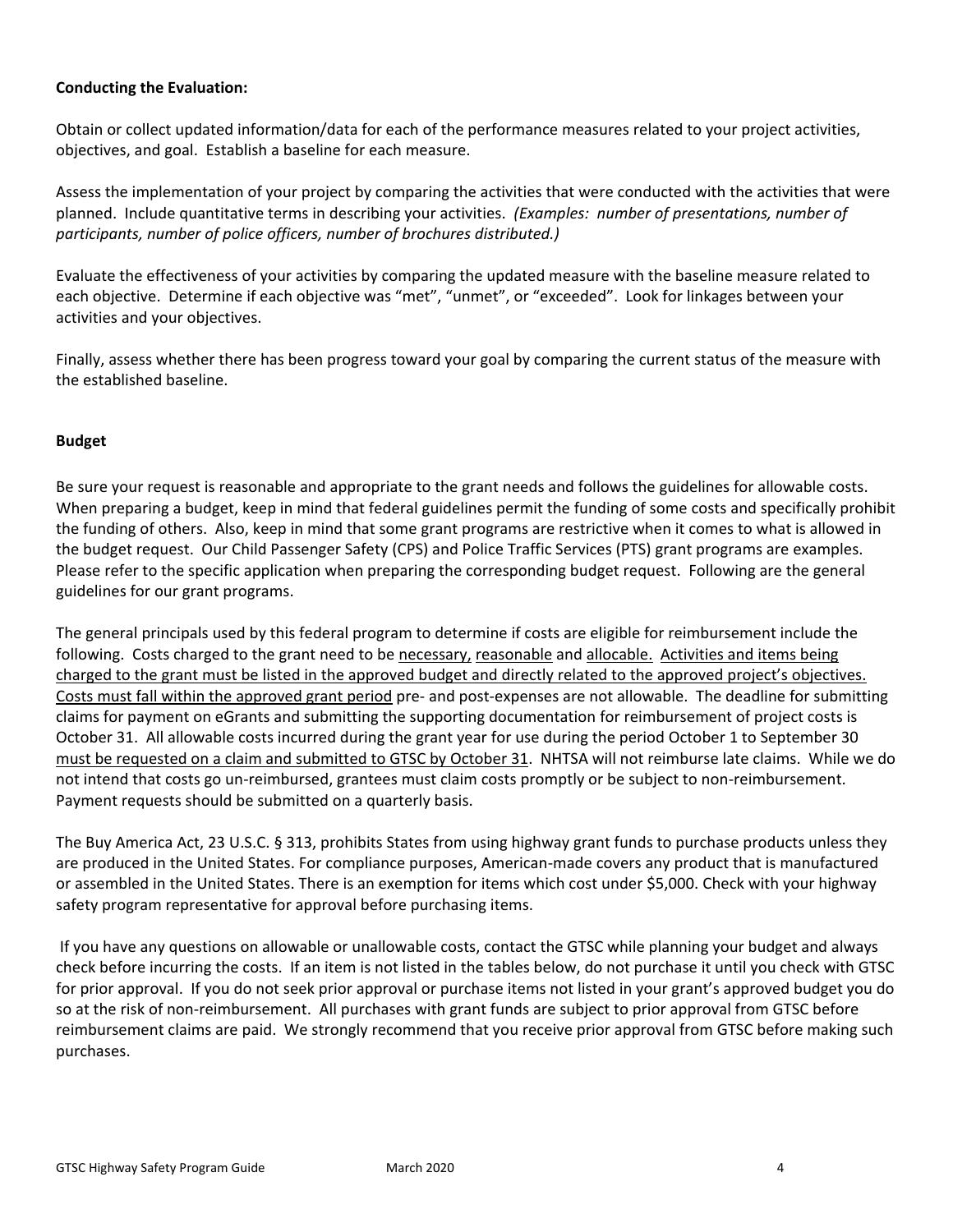As part of the grant approval process, the GTSC will review the budget request and may reduce or eliminate one or more of the budget categories. The approved grant budget may be less than originally requested. The grantee is responsible for reviewing the approved grant on eGrants to check the final approved budget amount before making any purchases.

#### **Following are the general guidelines for Allowable/Unallowable Costs for GTSC grant program budgets:**

#### **ALLOWABLE COSTS**

| Contractual services                | Professional memberships & subscriptions |
|-------------------------------------|------------------------------------------|
| Equipment $1$                       | Educational materials <sup>2&amp;4</sup> |
| Fringe benefits, straight time only | Telephone calls (project related)        |
| Materials and supplies              | Transportation/mileage                   |
| Personal services                   | Travel                                   |
| Postage                             | <b>Training</b>                          |
| Printing and reproduction           |                                          |

#### **UNALLOWABLE COSTS (These items are NOT funded by GTSC):**

| Promotional items (including giveaways or incentives<br>intended to be distributed to the public) | Incentives or prizes of cash, gift cards or services |
|---------------------------------------------------------------------------------------------------|------------------------------------------------------|
| Advertising (Paying for advertising placement)                                                    | Interest and other financial costs                   |
| Blanket purchase orders                                                                           | Land                                                 |
| Alcoholic beverages (including controlled training<br>settings)                                   | Large scale computer systems                         |
| Capital expenditures/capital construction                                                         | Legislative expenses (lobbying is prohibited)        |
| Cell phones and contracts                                                                         | Maintenance and repairs to existing/non-project      |
|                                                                                                   | funded equipment                                     |
| Commercial vehicle inspection and truck scales                                                    | Police/emergency communications                      |
| Contributions and donations                                                                       | Programs to check helmet usage or to create          |
|                                                                                                   | checkpoints that specifically target motorcyclists   |
| Entertainment                                                                                     | <b>Tint meters</b>                                   |
| Extended warranties/maintenance agreements                                                        | Traffic signal preemption systems                    |
| Fines and penalties                                                                               | Supplanting - meaning grant funds cannot be used     |
|                                                                                                   | to support existing activities                       |
| Furniture, fixtures <sup>3</sup>                                                                  | Uniforms                                             |
| Highway safety appurtenances (guard rails, utility                                                | Any purchase or expense made outside of the          |
| poles, sign supports, etc.)                                                                       | approved grant period                                |

- 1. Equipment that costs \$5,000 or more per item needs prior written approval from the GTSC and the NHTSA before the purchase is made.
- 2. Educational materials or campaigns developed for this project must have prior GTSC approval for content and text or be subject to non-reimbursement. Educational materials should include the following acknowledgement: "Funded by the National Highway Traffic Safety Administration with a grant from the New York State Governor's Traffic Safety Committee. (Examples: pamphlets, videos, handouts, public messages.)
- 3. Tables, desks, chairs, file cabinets, clocks, lighting, coat racks, drapes, shelves, floor covering, bookcases, etc.
- 4. Educational items must be directly related to the project objectives, provide substantial information and education content (not merely a slogan) to the public and have the sole purpose of conveying traffic safety information.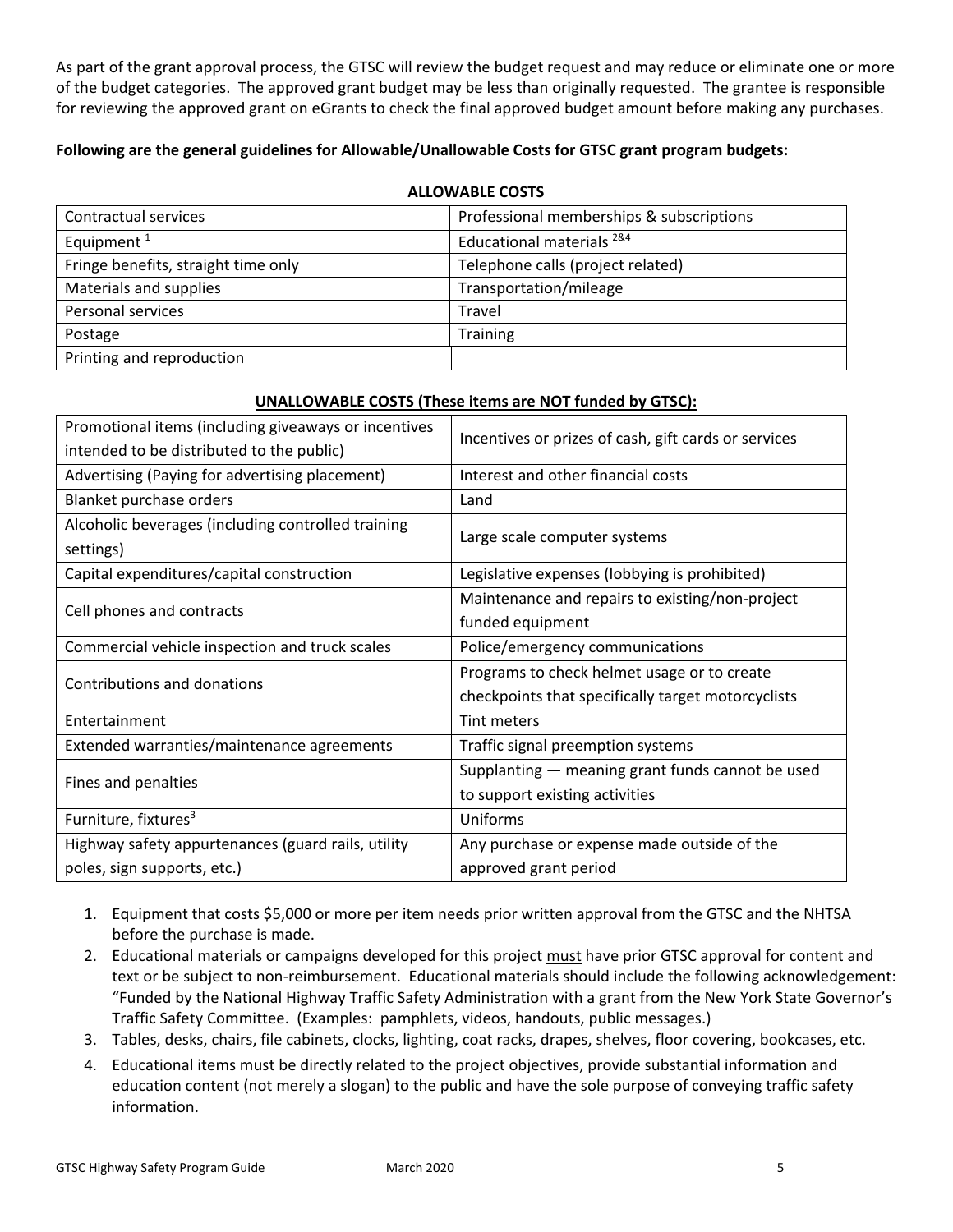**Personal Services:** Enter the total amount of the GTSC funding requested for personal services costs, which are salary and fringe benefit costs. In the spaces provided, please list the title of the position(s) being requested. Please provide a brief description/justification for this position.

**Other than Personal Services:** Enter a brief description of the major categories of non-personal service costs being requested. In the area provided, enter the amount of the GTSC funding that you are requesting to cover project related costs. These costs should be directly related to your project's objectives and justified in your grant narrative. Travel must be identified as in-state or out-of-state and justified in your grant narrative. Equipment must be related to your grant activities and is to be listed separately and itemized on the budget detail sheet.

**Grand Total:** The amount of the GTSC funding being requested will be calculated. This amount equals the total of your personal services and other than personal services categories.

#### **Using eGrants**

Applications must be submitted online using the GTSC's grants management system, eGrants, accessed at [http://www.trafficsafety.ny.gov.](http://www.safeny.ny.gov/) New applicants must enroll the agency in eGrants, provide the name and address of a Project Director, **then contact the GTSC at (518) 474-5111 to have the agency and the initial Project Director verified**. After verification, the Project Director must enroll a Fiscal Agent for the agency; this is a required role. Users enrolled as Project Directors are responsible for maintaining the agency's information and enrolling other agency users. All users are responsible for keeping contact information up to date.

#### **Information Required on the Application**

All applicants must be registered in the System for Award Management (SAM) and remain in an active status. Registering with the SAM is a required step for your organization to be able to apply for federal grants. For more information on creating a SAM user account and registering your organization, [click here.](https://www.sam.gov/SAM/pages/public/loginFAQ.jsf)

All applicants must be in compliance with the New York State requirement to carry workers' compensation and disability and paid family leave benefits insurance coverage or meet the exemption criteria under NYS's Workers' Compensation law.

All applicants must provide the following identification numbers on their Organization Information page in eGrants:

- Federal ID number
- DUNS number DUNS numbers are required for Federally funded grants for more information, visit: <https://www.dnb.com/duns-number/lookup.html>
- NYS Vendor ID number for more information visit:<https://osc.state.ny.us/vendors/>
- Payee ID/ Municipal Code (Local Government agencies only Counties, Cities, Towns and Villages)

In addition, if your organization is a Not-for-Profit, the following is also required:

- Charity ID number for more information about Charity ID, visit the NYS Attorney General's website at [http://www.charitiesnys.com](http://www.charitiesnys.com/)
- Your organization must be in pre-qualified approved status in the New York State Grants Gateway system on the proposal due date
- Proof of workers' compensation and disability and paid family leave benefits insurance coverage must be submitted. The insurance proof or exemption must have the exact same agency name as the agency name that is used in GTSC's eGrants AND that agency name must also exactly match the agency name for the Federal ID number and NYS Vendor ID number. For more information, visit:

<http://www.wcb.ny.gov/content/main/Employers/wclcompliance.jsp>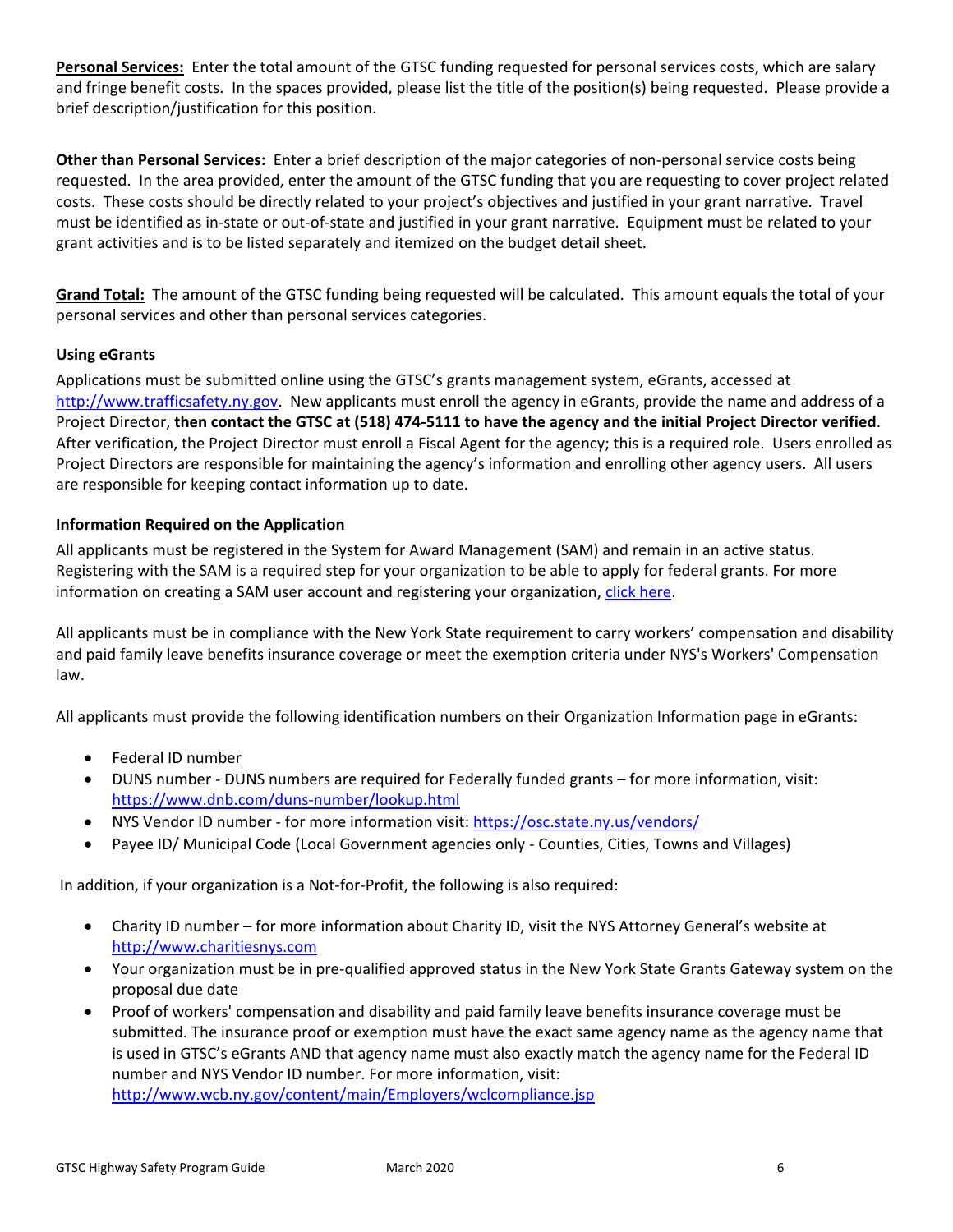#### **TIPS ON PREPARING YOUR GRANT APPLICATION:**

- Remember to prioritize and limit the number of problems you address in your grant application. Resources are limited; be specific in your focus.
- If your grant application addresses multiple problems, you must include a project description for each problem to be addressed.
- Make sure that the project you are requesting funding for addresses the problem that you have identified in your application.
- Your budget request should be reasonable and directly related to your proposed statement of work.
- Local agencies must allow time for the County Traffic Safety Board to review and endorse the application.
- If you have any questions, please contact the GTSC at (518) 474-5111.

### **PROGRAM ADMINISTRATION**

#### **EQUIPMENT / PROJECT RELATED COMMODITIES**

Commodity orders and equipment required to conduct the project activities as described in the approved grant budget must be ordered and received by July 31. Equipment that costs \$5,000 or more per item needs written approval from the GTSC and the NHTSA **before** it is purchased. An equipment acquisition form must be filled out and submitted with the claim for payment request for all equipment purchased. Equipment purchased should be inventoried by the grantee and used for its intended highway safety purpose.

#### **PERSONAL SERVICES**

#### **Federal Timekeeping Requirements: (2CFR Part 200.430 Compensation – personal services)**

Section 200.430 requires that all salaries and wages charged to a federal award be documented to accurately reflect the work performed for the award.

Section 200.430 identifies the requirements for documenting personnel expenses. Non-federal entities are required to:

- establish and maintain internal controls that provide assurance that salaries and wages are accurate, allowable, and properly allocated;
- incorporate personnel expense documents into the official records of the entity;
- reasonably document the total activity, federally funded and non-federally funded, for which an employee is compensated, not exceeding 100% of compensated activities (records may reflect categories of activities as percentage of total work performed);
- apply the same accounting policies and procedures for both federally funded and non-federally funded activities; and support the distribution of the employee's salary or wages among specific activities or cost objectives if the employee's salary is not solely provided by a single federal award.

Time/salaries spent working on various federal programs must be documented for co-funded and 100% funded staff. Acceptable methods include: Written schedules if they are documented by personnel activity reports (PARS). PARS must be prepared at least monthly, signed and dated by the employee, and account for the staff person's total activity. Time sheets and other records must reflect an after-the-fact distribution of the actual activity performed.

When requesting reimbursement, grantees should use one of these forms to document work done: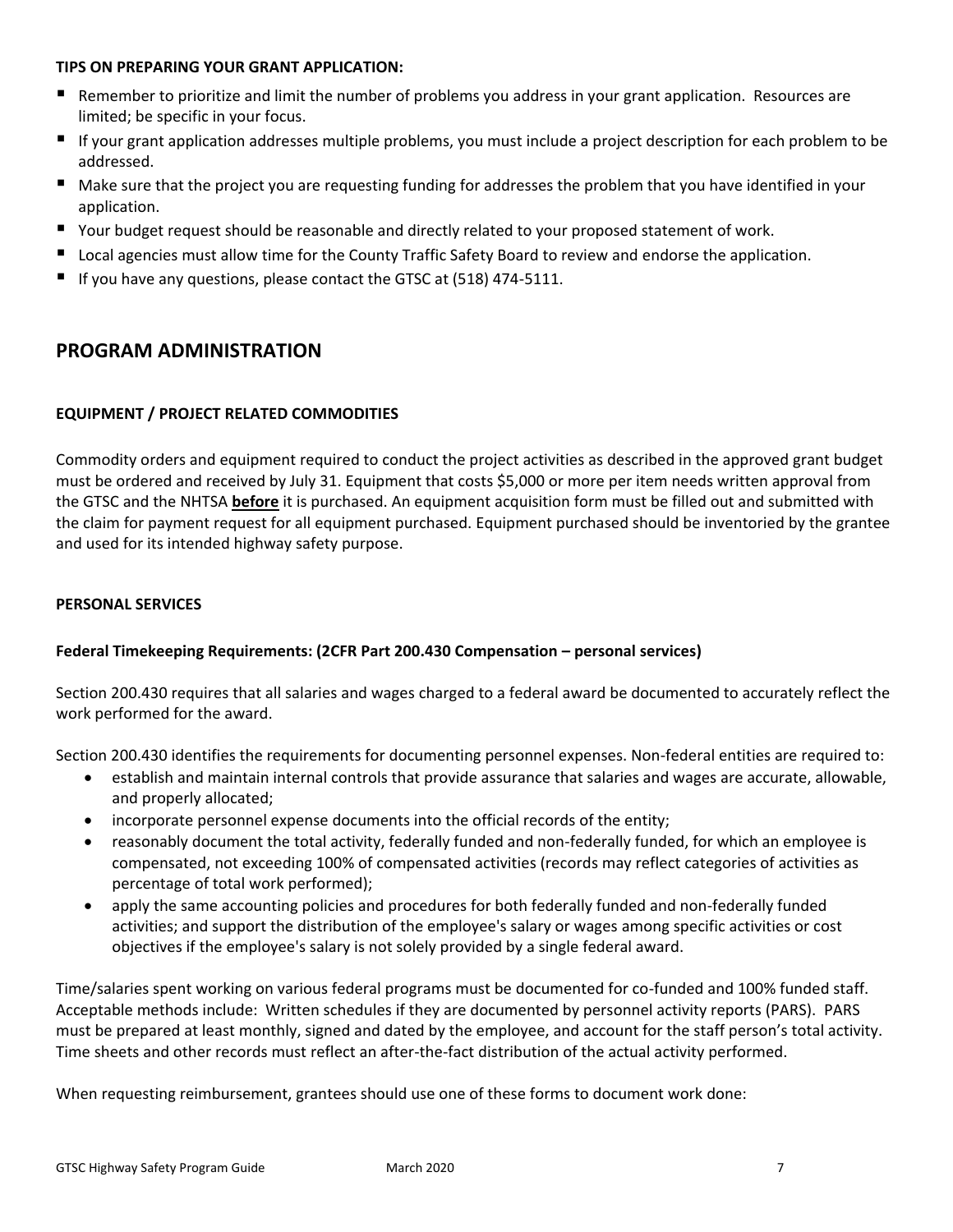- Enforcement overtime grants use PS-1, Itemized Listing of Personal Services for Enforcement, link at [https://trafficsafety.ny.gov/highway-safety-grant-program.](https://trafficsafety.ny.gov/highway-safety-grant-program) Under the Grant Guidelines and Forms section click on PS-1 — Itemized Listing of Personal Services for Enforcement
- Non-enforcement use PS-1NE, Itemized Listing of Personal Services for Non-Enforcement, link at [https://trafficsafety.ny.gov/highway-safety-grant-program.](https://trafficsafety.ny.gov/highway-safety-grant-program) Under the Grant Guidelines and Forms section click on PS-1NE — Itemized Listing of Personal Services for Non-Enforcement.
- Time keeping form for full time employees who are partially funded by a GTSC grant, to account for grantfunded activities vs. non-grant funded activities. Personal Activity Report Time Record use link at [https://trafficsafety.ny.gov/highway-safety-grant-program.](https://trafficsafety.ny.gov/highway-safety-grant-program) Under the Grant Guidelines and Forms section click on Personal Activity Report Time Record.

#### **PUBLIC INFORMATION CAMPAIGNS**

A project's educational materials, such as pamphlets, books, booklets, brochures or broadsheets that are used to inform the public about safety topics are allowable. Promotional items, such as pens, key chains, or reflectors are not allowed.

Educational materials must directly relate to the project objectives and provide substantial information and education content (not merely a slogan) to the public and have the sole purpose of conveying traffic safety information. All educational material must receive prior approval from GTSC for content and text or be subject to non-reimbursement.

Educational material produced or purchased should include the following acknowledgement: "Funded by the National Highway Traffic Safety Administration with a grant from the New York State Governor's Traffic Safety Committee."

#### **REPORTING**

You will be required to submit a mid-year and final report. Your final report should include either your completed evaluation report or description of what will be evaluated and when it will be completed. The mid-year report is due April 15 and should describe the activities conducted, the milestones that have been met, and any problems affecting the implementation of the project. The final report is due October 15 and should summarize your accomplishments for the entire project period and present the results of the evaluation.

The structured programs of PTS and CPS each have specific reporting requirements that are unique to that program. Be sure to follow the instructions on the application and report activities as required.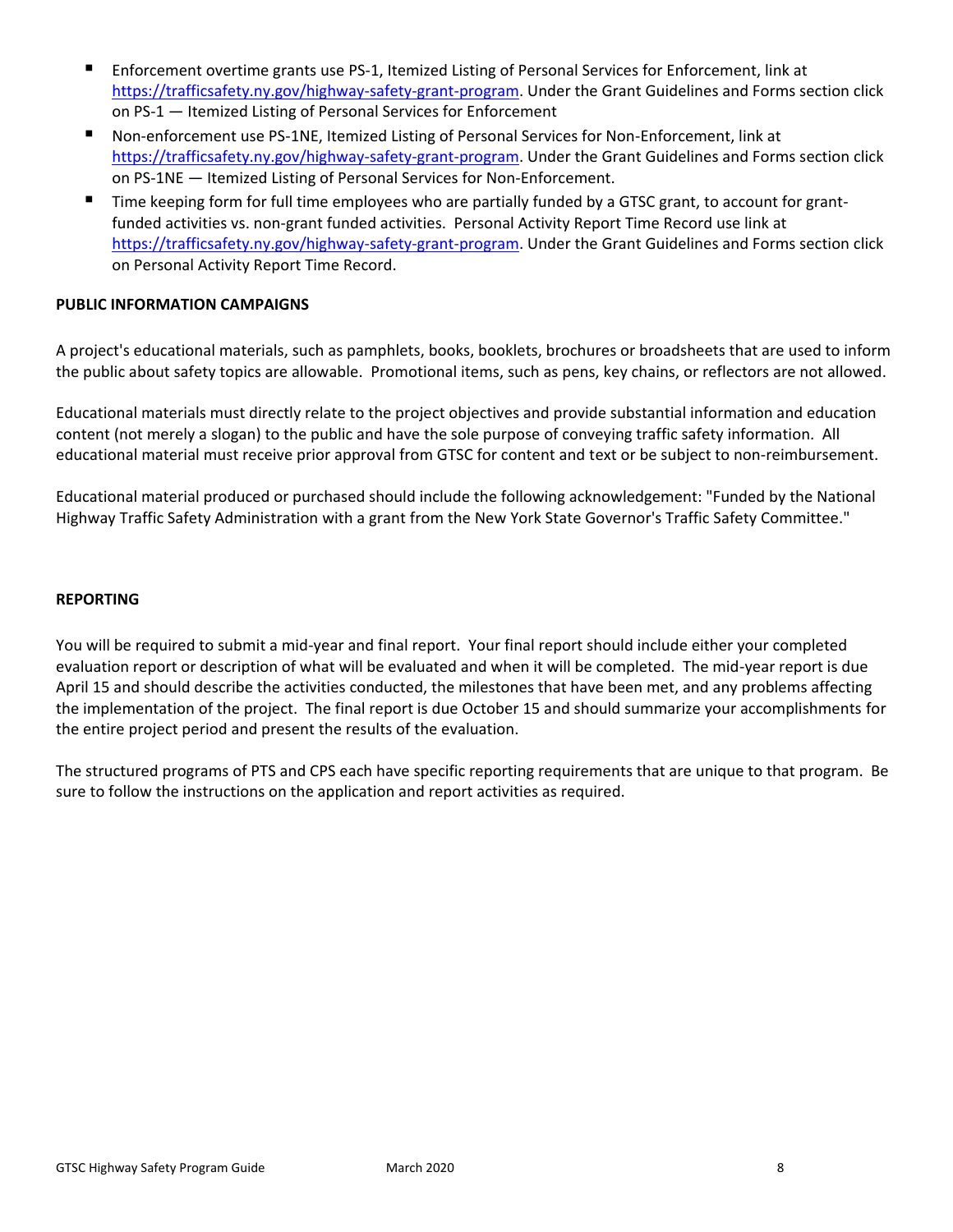#### **MONITORING**

The GTSC has the right to conduct on-site monitoring of grant funded projects, during the project period or within 3 years after the end of the project period. The staff of the GTSC will schedule on-site visits at the mutual convenience of the GTSC and the project director or designee.

During the on-site monitoring visit, the GTSC staff may ask to view: grant records, correspondence, financial records, traffic records, examples of work performed, appointment books, financial and payroll records and equipment purchased with grant funds.

It is expected that you document the work of your grant project. The GTSC may request proof of the work done under the grant. Scheduling diaries, correspondence, meeting minutes, media archives, reports and other materials will help to document your use of grant funding. For enforcement projects, surveys, time keeping records, ticket and crash reports should be maintained by the project director. Equipment purchased should be available for inspection.

#### **COUNTY TRAFFIC SAFETY BOARD COORDINATION**

New York State Vehicle and Traffic Law § 1675 describes the functions of Traffic Safety Boards. They are authorized to promote and encourage street and highway traffic safety and to formulate highway safety programs and coordinate efforts of interested parties and agencies engaged in traffic safety education within such city, town, borough or county.

The GTSC encourages local coordination of traffic safety efforts and requires that the County Traffic Safety Board Chair endorse all local grant applications. Local applications that are not endorsed by the County Traffic Safety Board will not be reviewed. The GTSC encourages that grant program participants be active in all of their community's efforts to promote traffic safety.

#### **REQUIREMENTS FOR GRANT SUBMISSION AND PROJECT MANAGEMENT**

The following important information will help you understand the GTSC grant program. Failure to comply with these requirements will result in delays or rejection when processing your application, or may prevent reimbursement for project costs.

- The federal fiscal year runs from October 1 through September 30. Projects are funded for one year, and each project period must coincide with the federal fiscal year, with an October 1 start date and an ending date of September 30.
- Applications must be submitted in eGrants on or before May 1. Incomplete applications cannot be accepted. **Proposal status must be "Submitted" or "In Review" on or before May 1**. A proposal that has the status of **In Process** is not submitted. Applicants must change the status of the proposal to submit it to the GTSC by May 1.
- Applications must address a fundable program area. The applicant must agree to terms and conditions set forth in the application and in the contract.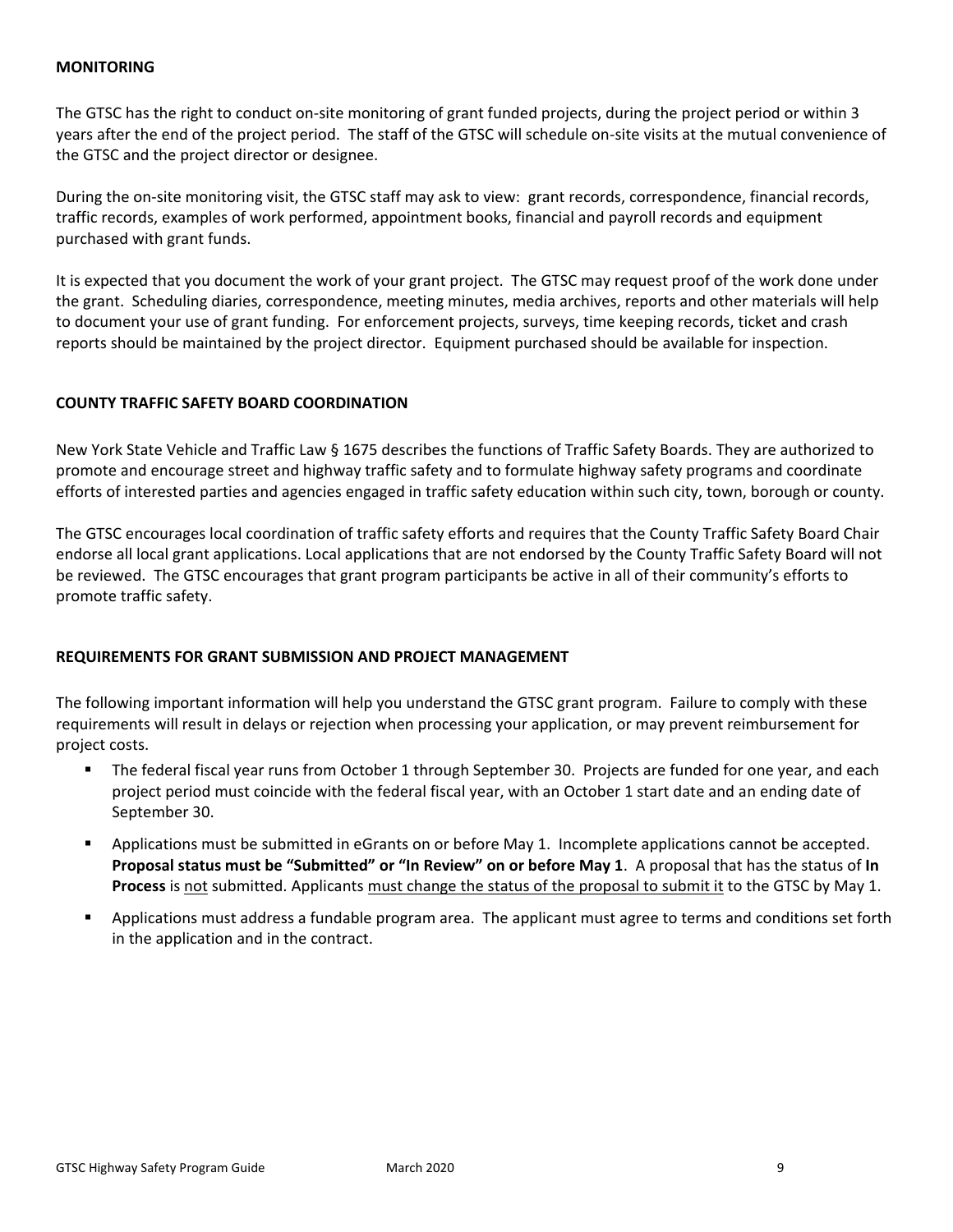- Policies and procedures of the following federal regulations may be applicable:
	- o Uniform Procedures for State Highway Safety Programs 23 CFR Part 1300;
	- o Uniform Administrative Requirements, Cost Principals, and Audit Requirements for Federal Awards 2 CFR Part 200
	- $\circ$  Grantees must also be aware of the specific certifications and assurances that are imposed upon them as part of the above regulations, refer to [http://www.ecfr.gov](http://www.ecfr.gov/) to review these Federal rules, they are:
		- Hatch Act,
		- Nondiscrimination,
		- Buy America Act,
		- Certification Regarding Federal Lobbying,
		- Restriction on State Lobbying,
		- Certification Regarding Debarment and Suspension,
		- Prohibition on Using Grant Funds to check Helmet Usage.
- Local agency grant applications must be approved by the Chair of the County Traffic Safety Board. Contact your County Traffic Safety Board regarding the process for having your application approved.
- Highway Safety Program grant applications must clearly identify the highway safety problem(s) to be addressed and the solution(s) to be implemented. The problem(s) and the solution(s) must be consistent with New York State's Highway Safety Strategic Plan. This plan is published on the GTSC website, [http://trafficsafety.ny.gov.](http://safeny.ny.gov/)
- Any changes in the project's scope or budget during the grant year must be submitted to GTSC for approval **before** those activities occur by submitting a Project Modification Request in eGrants.
- This is a reimbursement program. The applicant incurs the costs of the project and is reimbursed by the GTSC according to the approved budget. All costs must be documented and the reimbursement request must be completed using eGrants. The hard copy of the claim for payment generated in eGrants must be signed and submitted by mail with backup documentation. Any changes in the approved budget must be submitted in eGrants to the GTSC for approval **before** the costs are incurred.
- The deadline for submitting claims for payment in eGrants for reimbursement of project costs is October 31. All allowable costs incurred during the grant year for use during the period of October 1 to September 30, must be claimed and submitted to GTSC by October 31. NHTSA will not reimburse late claims. While we do not intend that costs go un-reimbursed, grantees must claim costs promptly or be subject to non-reimbursement. Claims for payment are due quarterly.
- Grant projects are funded for one-year periods. A new application must be submitted using eGrants each year.
- If there are any questions about grant management, contact the GTSC for assistance.